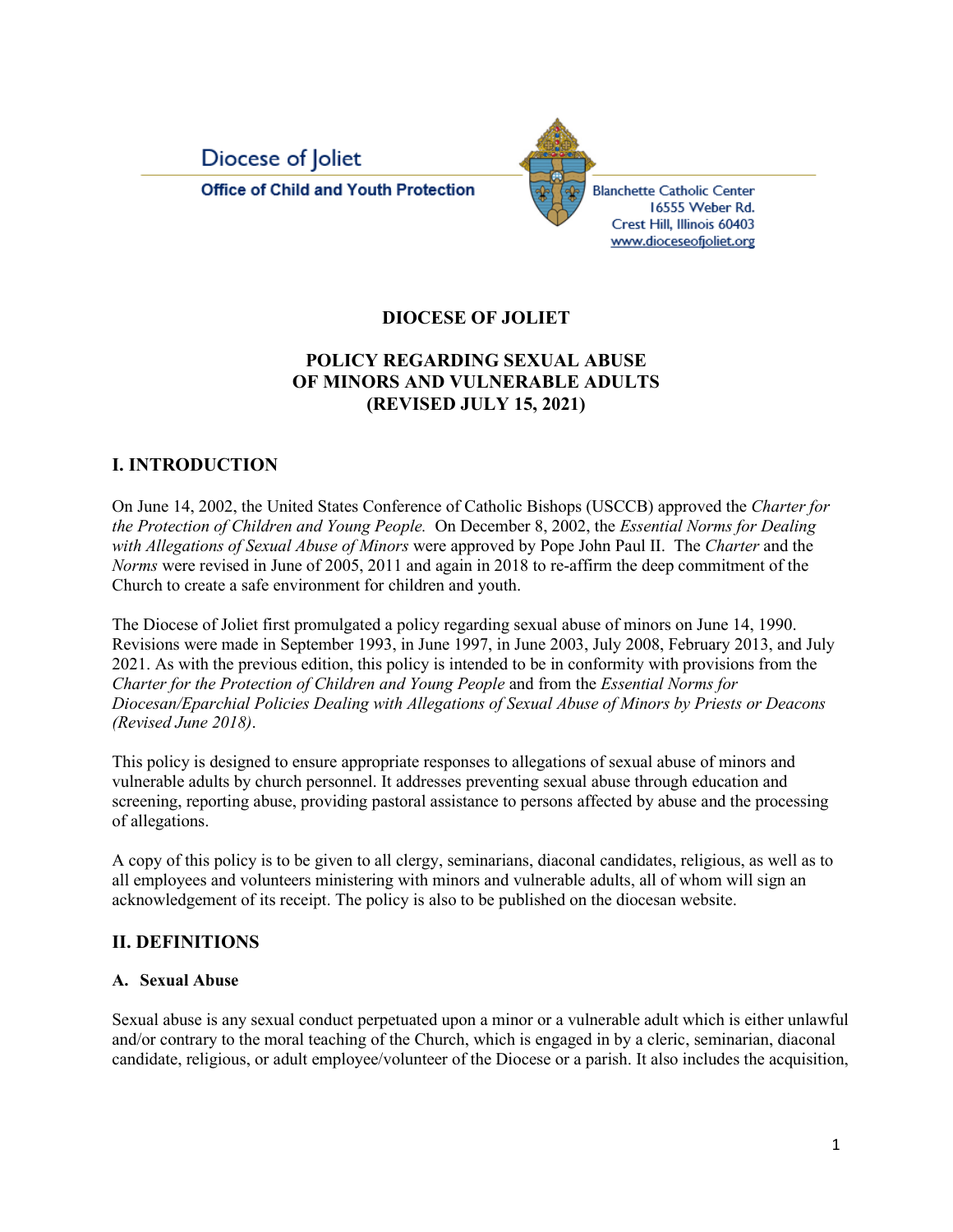possession, or distribution of pornographic images of minors for the purposes of sexual gratification, by whatever means or the use of whatever technology.

## **B. Ministerial Relationship**

A ministerial relationship is established between persons when care or services are given. Persons in a ministerial relationship with others include clergy, seminarians, diaconal candidates and religious, as well as employees and volunteers.

### **C. Church Personnel**

Church personnel includes clergy, seminarians, diaconal candidates, religious, employees and volunteers.

#### **D. Cleric**

A cleric (or clergy) is a male person who is an ordained deacon, priest, or bishop.

#### **E. Seminarian**

A seminarian is a male student who is studying at a seminary in order to become a priest.

#### **F. Diaconal Candidate**

A diaconal candidate is a male student who is studying to be a permanent deacon.

#### **G. Religious**

A religious is a person who is a member of an institute of consecrated life or a society of apostolic life. A "Religious" is distinguished from a "Diocesan priest," who is incardinated into a diocese.

#### **H. Employee**

An employee is a person who is compensated for services to a diocesan agency, parish, or school.

#### **I. Volunteer**

A volunteer is a person who functions without compensation in any role within a diocesan agency, parish, or school.

#### **J. Minor**

A minor is a person under the age of 18.

## **K. Vulnerable Adult**

A vulnerable adult is 18 years of age or older who habitually lacks the use of reason (Canon 99) or who, because of mental or physical disability is incapable of protecting himself/herself from sexual abuse.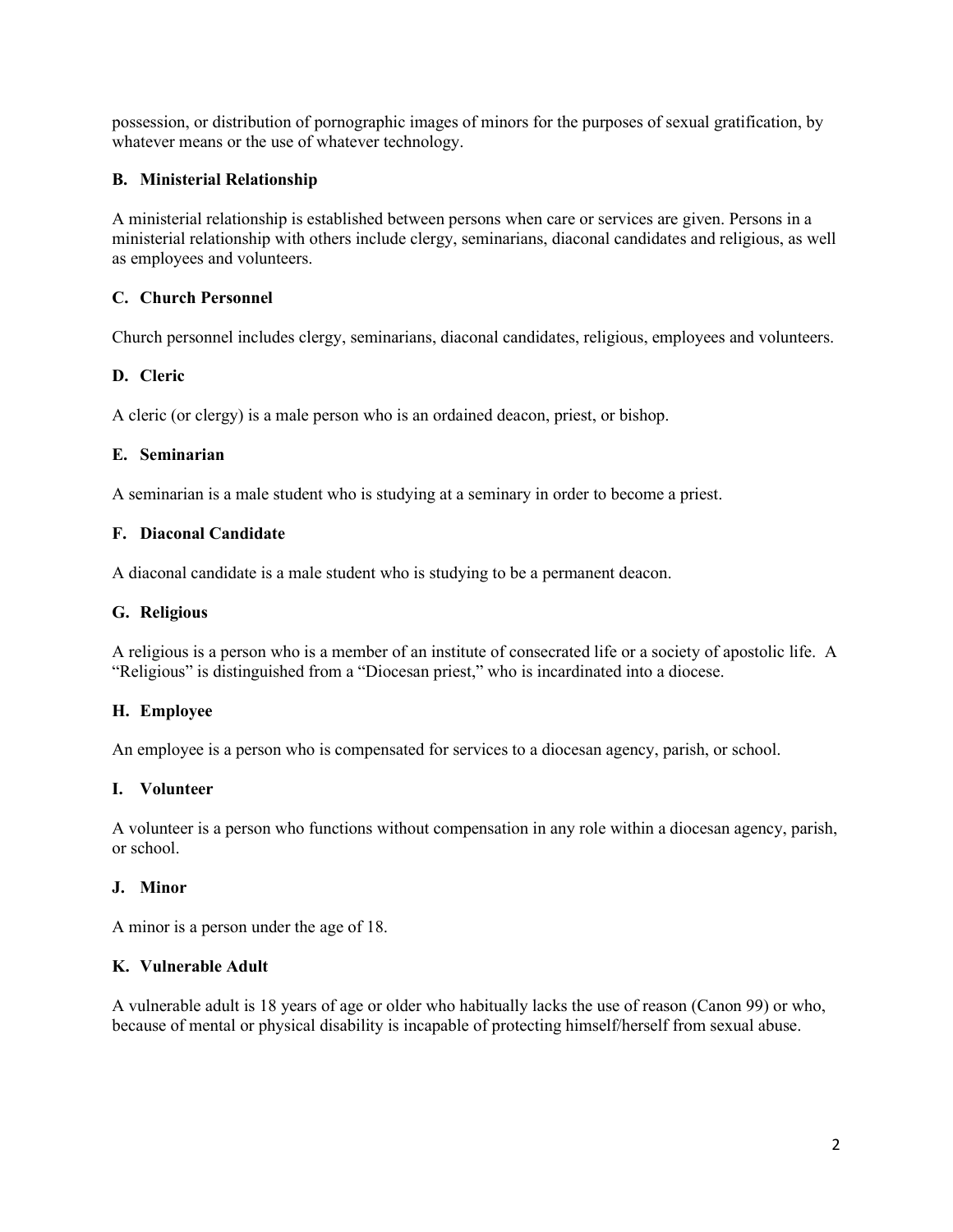### **L. Director of Child and Youth Protection**

The Director of Child and Youth Protection, also known as the Director, is appointed by the Bishop to oversee the workings of the Diocesan Office of Child and Youth Protection.

# **III. POLICIES**

## **A. Healing and Reconciliation**

## **1. Ministry to Victims**

The Victim Assistance Coordinator, appointed by the Bishop, is to coordinate assistance for the immediate pastoral care of persons who report to have been sexually abused as minors or vulnerable adults. Such care will serve to nurture healing and reconciliation.

The Diocese of Joliet is to assist the healing process of the abused. For this reason, it seeks to treat all allegations of sexual abuse with a prompt, direct, thorough, and confidential pastoral response. Appropriate assistance is offered to victims in accord with recommendations of the Review Board. This may include counseling, spiritual direction, support groups or other social services.

## **2. Ministry to the Accused**

Appropriate steps are to be taken to protect the reputation of the accused during an investigation of sexual abuse. The accused will be encouraged to retain the assistance of civil and/or canonical counsel. When the preliminary investigation of a complaint so indicates, a priest/deacon may be referred for appropriate medical and psychological evaluation, as long as this does not interfere with the investigation by civil authorities.

When an accusation has been deemed unsubstantiated or not credible, the diocese provides pastoral assistance, including psychological counseling to a person who was falsely accused. All efforts are made to restore the good name of the person falsely accused *(USCCB Norms 13).*

# **3. Ministry to Communities**

In faith communities in which the sexual abuse occurred or where a priest/deacon has been removed, a meeting is held between a representative of the Pastoral Response Team and representatives of the affected community. If requested, the Pastoral Response Team offers pastoral assistance (spiritual and psychological) to the affected faith community.

Pastoral Response Team membership includes the Bishop or his representative and may include the following individuals or their delegates: Superintendent of Schools, Director of Religious Education, pastor/head of institution, religious superior, as well as experts in trauma response/intervention services.

# **B. Prevention**

#### **1. Education**

To foster a safe environment for children and vulnerable adults, the Diocese is to have in place educational programs which include information about sexual abuse, its identifying signs, controlling access to children and vulnerable adults, appropriate boundaries in relationships, reporting incidents of abuse and the effects of abuse on victims.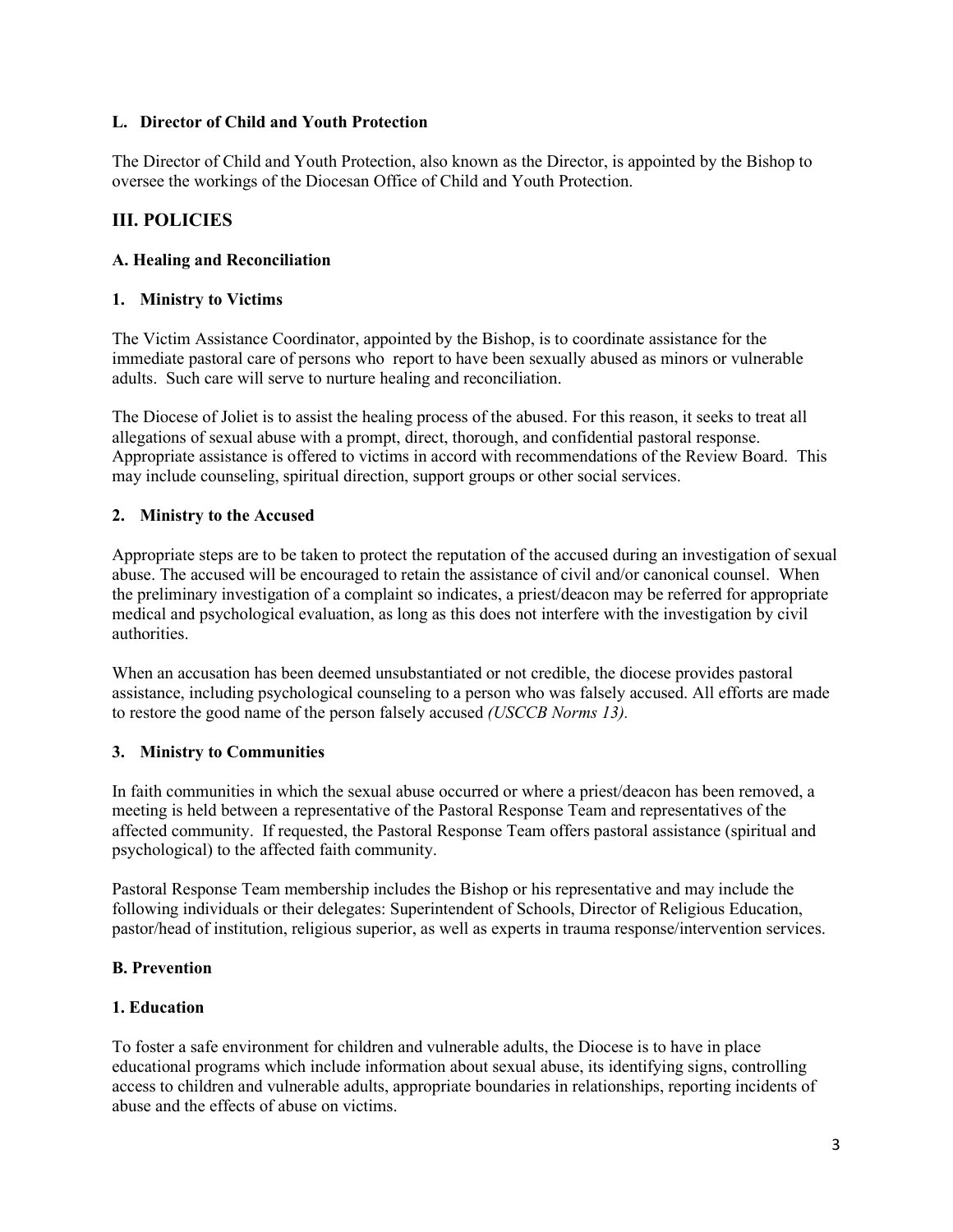Prior to beginning service, all church personnel are required to present proof of attendance at a Virtus *Protecting God's Children program.* This requirement applies to all persons who are involved with minors and vulnerable adults on a regular, recurring basis and those who may have an opportunity to be alone with children and/or vulnerable adults during parish, school or religious education sponsored events. The program is also available to parents and guardians.

All persons who continue involvement with minors and/or vulnerable adults are required to participate in an updating educational program at least annually.

Children and youth are to receive instruction appropriate to their age level *(USCCB Charter 12)***.**

Prior to beginning service, all church personnel are to receive a copy of the *Standards of Behavior for Those Working with Minors and Vulnerable Adults* and are to sign an acknowledgement of its receipt. The *Standards of Behavior* includes information about appropriate boundaries for those who have regular contact with children and young people (*USCCB Charter 6*). This requirement also applies to all persons who are involved with minors and/or vulnerable adults on a regular, recurring basis, and those who may have an opportunity to be alone with minors or vulnerable adults during parish, school or religious education sponsored events.

Procedures for reporting abuse are to be readily available in printed form and are to be the subject of periodic public announcements *(USCCB Charter 2)*.

The Office of Formation of Priests and Deacons is responsible for providing programs of human formation for chastity and celibacy that will assist clergy in living their vocation in faithful and integral ways. (*USCCB Charter 17*)

# **2. Screening**

Prior to beginning service, all church personnel are required to undergo a criminal background check. This requirement also applies to all persons involved with minors and/or vulnerable adults on a regular recurring basis and those who may have an opportunity to be alone with children or vulnerable adults during parish, school or religious education sponsored events. Backgrounds are evaluated using the resources of law enforcement or other agencies (*USCCB Charter 13*). Background checks are to be performed every five years for all persons who continue involvement with minors and vulnerable adults.

All clergy, seminarians, extern priests, diaconal candidates, and diocesan and parish employees must be fingerprinted for the purpose of obtaining a criminal background check. Fingerprints are submitted to the Illinois State Police and the Federal Bureau of Investigation for clearance as a condition of employment. Fingerprinting is administered by a vendor approved by the Diocese of Joliet. Prior to the individual being permitted to begin service, results are evaluated by the Diocese with its legal counsel when appropriate.

Name-based background checks are used only for volunteers who minister with minors and/or vulnerable adults or for renewals of clergy and employees who were screened through that type of background check.

Anyone with a substantiated allegation of sexual abuse may not minister, be hired or volunteer in a diocesan agency, parish, or school.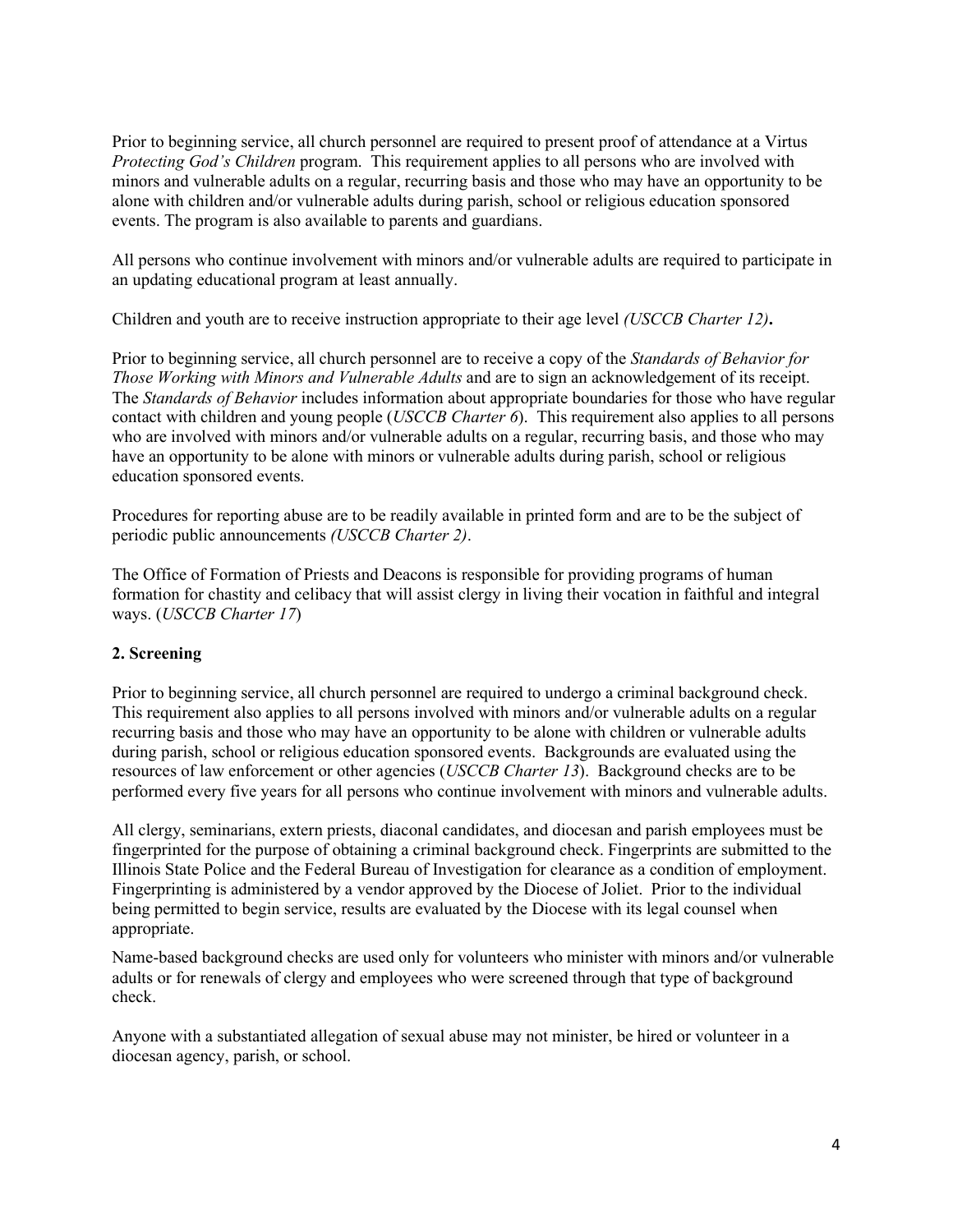## **a. Employees**

Any prospective diocesan, parish or school employee must complete an application that includes:

- 1. Employment history, indicating positions held, dates of employment, name(s) of the immediate supervisor, phone number(s), and reason(s) for cessation of employment.
- 2. Any allegations of physical or sexual abuse made against him/her, which may/may not have involved civil or criminal complaints.
- 3. A signed authorization to release the applicant's employment history to the prospective employer, as well as at least two references who are not relatives.

Hiring agents must review the employment history and the references provided. All documents must be retained in the employees' file during the time of employment.

#### **b. Volunteers**

All volunteers are to complete an informational questionnaire provided by the entity for which they are intending to volunteer.

## **c. Businesses Furnishing Personnel**

Any business supplying personnel for janitorial services, etc., is required to provide the diocese/parish/school with a written guarantee that such personnel have never been convicted of any enumerated offenses as described in the Illinois School Code, that they are not aware of any complaint or allegation relating to sexual abuse or substance abuse, and that they are suitable to work in an environment where they may be in contact with minors and/or vulnerable adults. Such information must be kept in a secure file along with the background checks of other employees and volunteers.

# **d. Members of Religious Orders**

When any religious is presented for assignment or residence in an institution or parish, the appropriate religious superior is to provide the Bishop with a written statement about the person's suitability for ministry including information regarding allegations of sexual abuse.

Members of religious orders, as well as clergy who have been incardinated in a different diocese ("extern clergy"), have been and continue to be assigned to minister within the Diocese. While such clergy remain at all times subject to the authority and supervision of the religious order or the originating diocese where they were incardinated, the Diocese handles allegations against religious order and extern clergy as follows:

- 1. If the Diocese receives an allegation of childhood sexual abuse against a religious order or extern cleric who is ministering or has ministered within the Diocese, the allegation is promptly forwarded to that cleric's religious order or originating diocese and is reported to the appropriate civil authorities.
- 2. If, at the time an allegation of abuse is received, the accused religious order or extern cleric is assigned within the Diocese, the Bishop will immediately withdraw the cleric from public ministry and remove his faculties. If the accused religious order or extern cleric is ministering within the Diocese but not pursuant to a diocesan assignment, the Bishop will immediately remove his faculties for ministry in this diocese.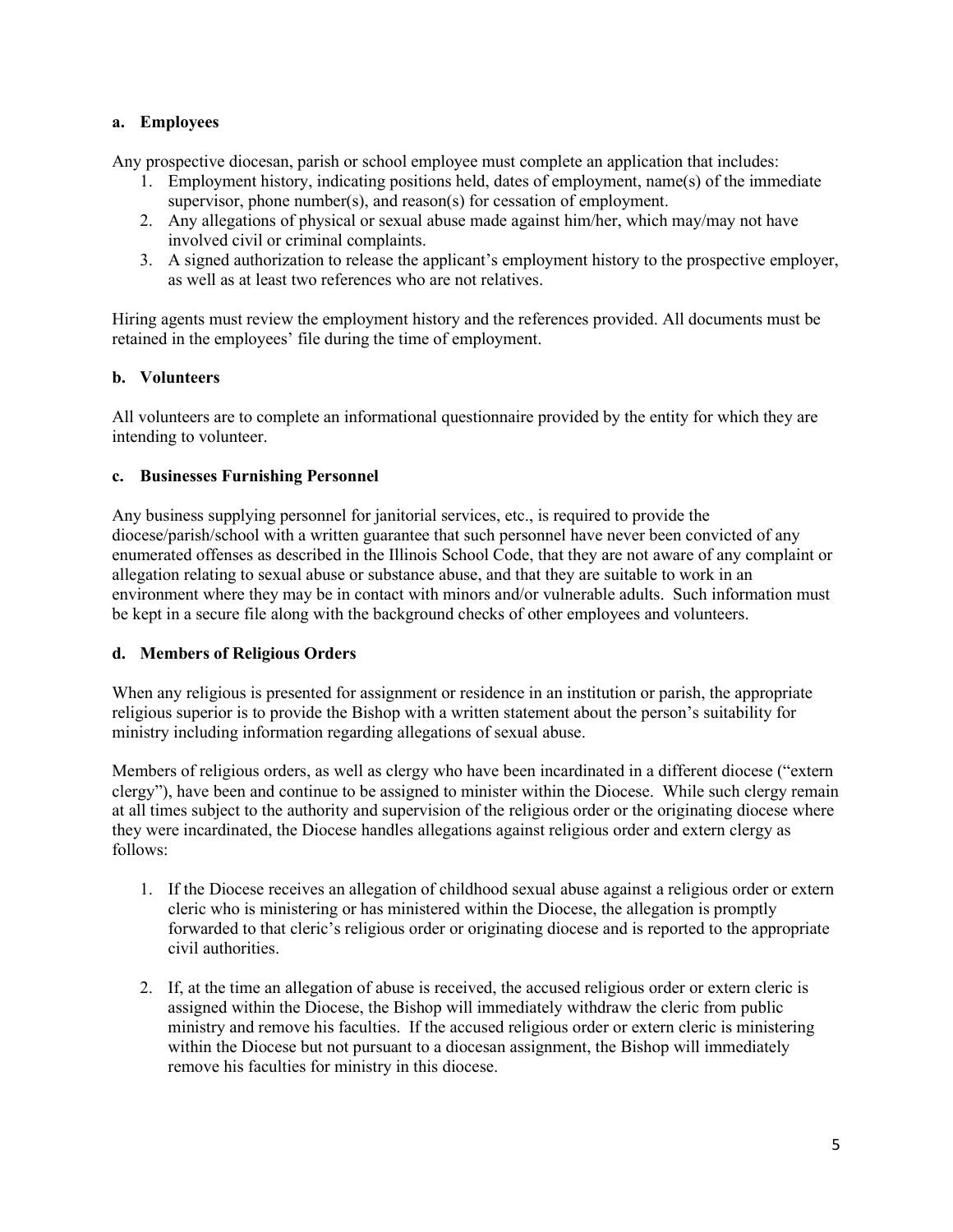3. The Diocese will follow up periodically with the religious order or originating diocese to be informed of the outcome of its investigation, namely, whether or not the allegation has been determined to be credible, as well as the status of the cleric at the conclusion of the inquiry. If the Diocese is informed that the accused cleric has been determined by the religious order or originating diocese to have been credibly accused of childhood sexual abuse or abuse of a vulnerable adult taking place in association with the ministry of the Diocese of Joliet, the religious order or extern cleric's name will be placed on the diocesan website.

## **e. Priests/Deacons**

When a priest/deacon seeks an assignment in the Diocese of Joliet, his diocesan bishop or religious superior is to provide the Bishop with a written statement of suitability for ministry including information regarding allegations of sexual abuse.

No Diocesan priest or deacon against whom an allegation of sexual abuse of a minor or vulnerable adult has been substantiated may be transferred for ministerial assignment to another ecclesiastical jurisdiction. Before a Diocesan priest or deacon may be transferred for residence to another diocese/eparchy or religious province, the Bishop or his delegate shall forward, in a confidential manner, to the local bishop/eparch and religious ordinary (if applicable) of the proposed place of residence any and all information concerning any substantiated allegation of an act of sexual abuse of a minor or vulnerable adult and any other information indicating that he has been or may be a danger to children or young people or vulnerable adults. This shall apply even if the priest or deacon shall reside in the local community of an institute of consecrated life or society of apostolic life. In proposing a priest or deacon for residence outside the Diocese, the Bishop or his delegate shall provide the receiving bishop/eparch or religious ordinary with the necessary information regarding any past act of sexual abuse of a minor or vulnerable adult by the priest or deacon in question. (*USCCB Charter 14*, *Norms 12*)

# **f. Candidates for Priesthood and the Diaconate**

The Diocese of Joliet uses adequate screening and evaluations in determining the fitness of candidates for admission to the seminary or to the diaconate. Additional evaluations are conducted during the years of formation. A comprehensive psychological profile of each seminarian/diaconal candidate must be obtained before anyone is admitted to the priesthood or diaconate.

#### **C. Response to Allegations**

# **1. Reporting**

All persons, whether parishioners or church personnel, who have reasonable cause to suspect an incident of sexual abuse by any church personnel, have a serious moral obligation to report the incident or allegation to civil officials *(USCCB Charter 4)*.

Under Illinois law, certain personnel (including school personnel [administrators, certified and noncertified school employees, school board members], child care and recreational program personnel, and clergy) are considered mandated reporters and must report to the Illinois Department of Children and Family Services (DCFS) any situation in which they have reasonable cause to suspect physical or sexual abuse of a minor. Reporting abuse of a vulnerable adult is made to the appropriate state agency. Failure to report may result in disciplinary actions.

Reports of abuse should also be made to the Victim Assistance Coordinator, who in turn will inform the Director of Child and Youth Protection (hereafter referred to as the Director). Complaints against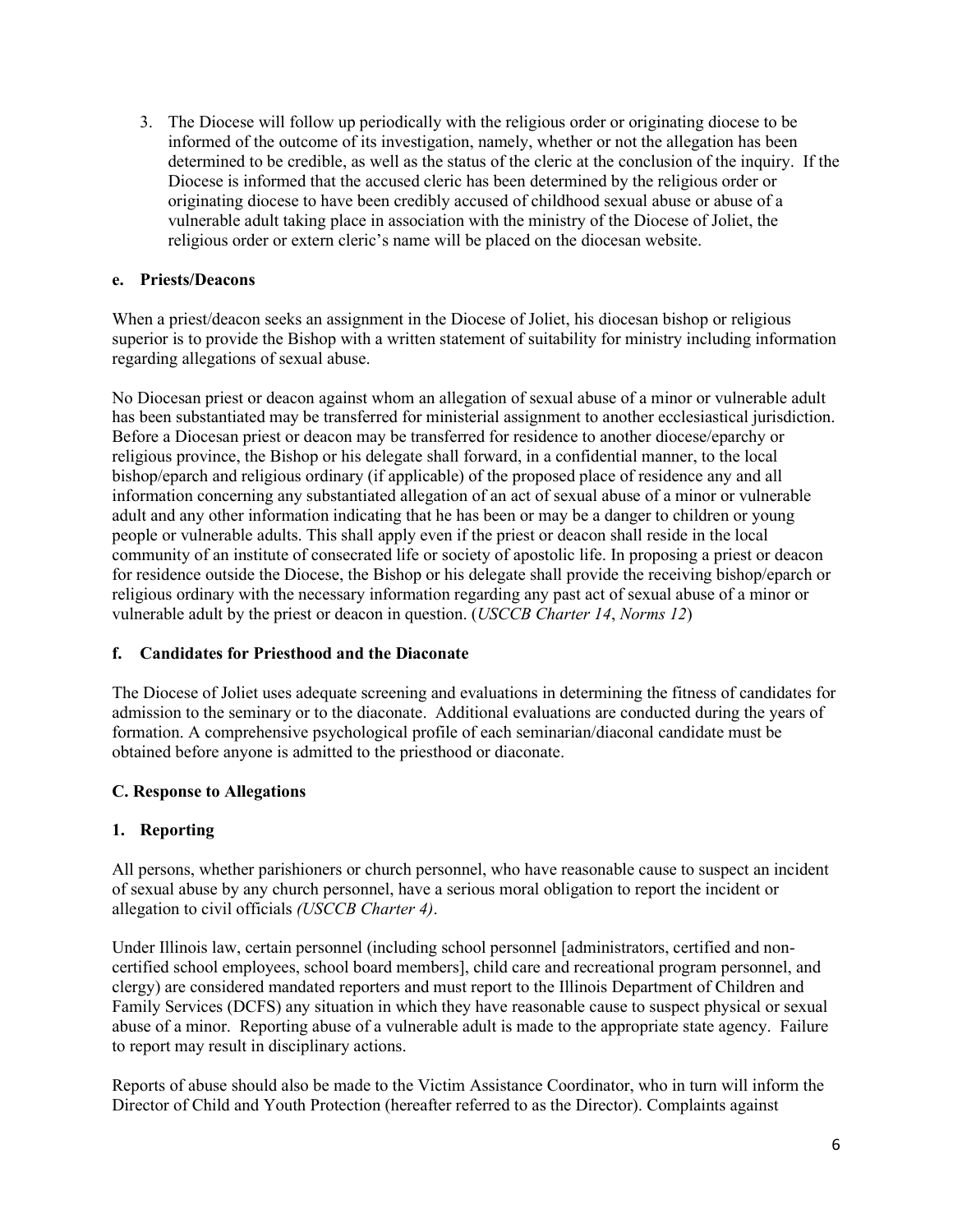members of religious orders are to be reported to the Victim Assistance Coordinator as well as to the respective superior. Reports of sexual misconduct involving bishops of the United States and reports of their intentional interference in a sexual abuse investigation should be made to the Catholic Bishop Abuse Reporting Service (CBAR).

Procedures for making a complaint are available on the diocesan website, at parishes or diocesan offices, and are the subject of periodic public announcements.

When a person reports an allegation of sexual abuse, the person will be received with the utmost respect and pastoral sensitivity. Victims are advised of and supported in their right to report abuse to civil authorities (*USCCB Charter 4*).

Allegations that a cleric of the Diocese of Joliet sexually abused a minor or vulnerable adult may be received from any number of sources: e.g., a meeting in person with the Victim Assistance Coordinator, a telephone call, written communication, email, a personal appointment, the media, public authorities, etc. The Diocese will investigate allegations of the sexual abuse of a minor or vulnerable adult raised by anyone, regardless of circumstances, to the extent possible in each particular case.

The Diocese of Joliet investigates allegations of the sexual abuse of a minor or vulnerable adult against a cleric whose name is already on the list of credibly accused clerics no differently than if the accused cleric had no previous accusation. The same intake procedures are followed, all allegations are reported to the appropriate civil authorities, the same investigative steps will be taken, and the same pastoral care will be offered to the victim-survivor. The allegation will not go before the Review Board, however, since the cleric has already been removed from ministry.

The Diocese investigates allegations of the sexual abuse of a minor or vulnerable adult against a deceased cleric no differently than if the accused cleric was still alive. The same intake procedures are followed, appropriate civil authorities are notified, the same internal investigative steps will be taken, and the same pastoral care will be offered to the victim-survivor.

All allegations against deceased clerics are submitted to the Review Board except where the accused already appears on the Diocese's public list of credibly accused clerics. If, after appropriate investigation, allegations of abuse against a deceased cleric are presented to and substantiated by the Review Board, the Diocese will add the cleric's name to the public list of clerics with credible allegations of the sexual abuse of a minor or vulnerable adult.

#### **2. Assessment and Determination**

**a.** All allegations are immediately forwarded to the Director. The Director informs the Bishop and others he designates of any allegation, including the Review Board. The Director will also notify the Victim Assistance Coordinator if they are not yet aware of the allegation. The Bishop appoints the Director to oversee an investigation. This investigation will be conducted by professional investigators and may include other competent professionals such as diocesan counsel and members of the Review Board.

However, in no way will the process conflict with an investigation being pursued on a state or federal level. When the Diocese learns that a diocesan cleric is the subject of a criminal investigation for childhood sexual abuse or the sexual abuse of a vulnerable adult, the Diocese will defer its own investigation of the abuse allegations until notified by the civil authorities that the criminal investigation has concluded. This ensures that the Diocese does not inadvertently interfere with an ongoing criminal investigation or generate needless confusion about who is investigating and why. The Diocese will cooperate fully with the criminal investigation.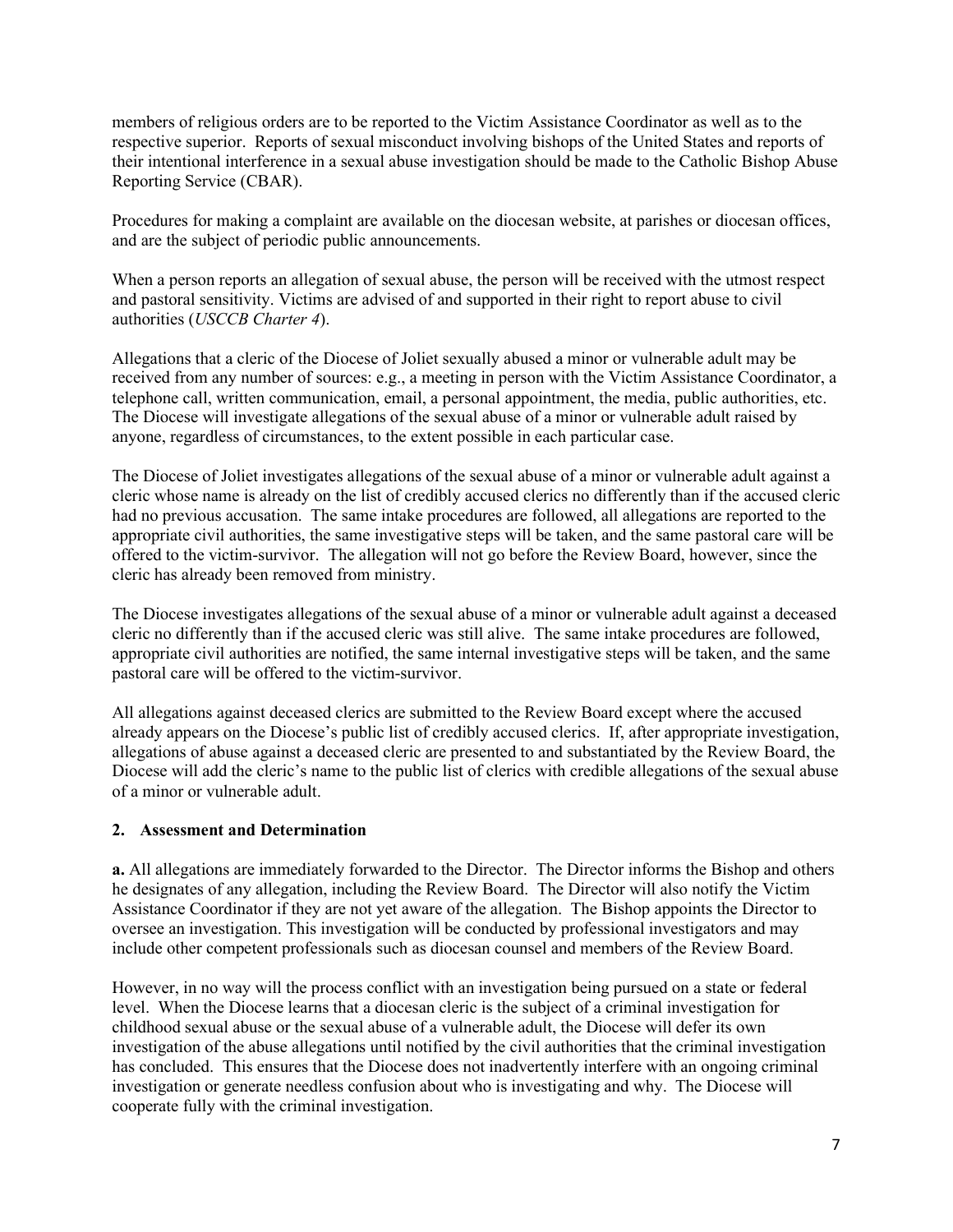**b.** The Review Board advises the Bishop in his assessment of allegations of sexual abuse of minors and vulnerable adults and in his determination of a cleric's suitability for ministry. *(USCCB Charter 2)*. In certain cases, the Review Board may consider it important to speak directly with the person making the allegation, the accused person, or other persons for the sole purpose of gathering additional information. The Board will also offer to the Bishop other advice it considers pertinent to the case.

**c.** The Director shall promptly notify the Bishop of the Review Board's recommendations and advice regarding a matter. Upon receipt of the Bishop's acceptance or rejection of the Review Board's recommendations, the Director shall as soon as possible notify the accuser and the accused of the Review Board's recommendation(s) and the Bishop's acceptance thereof.

**d.** The Bishop has sole responsibility for deciding if it is more likely than not that sexual abuse has occurred and for determining any action with regard to the accused. In the case of clerics of the Diocese of Joliet, with sending the case to the Congregation for the Doctrine of the Faith in Rome, all in accord with Canon Law.

**e***.* After reviewing the case, the Congregation will advise the Bishop as to which canonical processes are to be followed.

## **3. Canonical Penalties**

When even a single act of sexual abuse by a priest or deacon is admitted or is established after an appropriate process in accord with canon law, the offending priest or deacon will be removed permanently from ecclesiastical ministry, not excluding dismissal from the clerical state if the case so warrants (*USCCB Norms 8*). Removal from ministry is required whether or not the cleric is diagnosed by qualified experts as a pedophile or as suffering from a sexual disorder that requires professional treatment (*USCCB Norms 8, footnote 5*).

**a.** After even a single act of sexual abuse by a cleric is admitted or is established by a process completed in accord with canon law, every effort shall be made to encourage him to request, if warranted, a dismissal from the clerical state. Should he not do so, the diocese shall pursue his involuntary dismissal from the clerical state unless for reasons of advanced age or infirmity, he shall lead a life of prayer and penance.

In every case involving canonical penalties, the processes provided for in canon law must be observed, and the various provisions of canon law must be considered (cf. Canonical Delicts Involving Sexual Misconduct and Dismissal from the Clerical State, 1995; Letter from the Congregation for the Doctrine of the Faith, May 18, 2001). Unless the Congregation for the Doctrine of the Faith, having been notified, calls the case to itself because of special circumstances, it will direct the diocesan bishop/eparch to proceed (Article 13, "Procedural Norms" for Motu proprio Sacramentorum sanctitatis tutela, AAS, 93, 2001, p. 787). If the case would otherwise be barred by prescription, because sexual abuse of a minor is a grave offense, the bishop/eparch may apply to the Congregation for the Doctrine of the Faith for a derogation from the prescription, while indicating relevant grave reasons. For the sake of canonical due process, the accused is to be encouraged to retain the assistance of civil and canonical counsel. When necessary, the diocese/eparchy will supply canonical counsel to a priest. The provisions of CIC, canon 1722, or CCEO, canon 1473, shall be implemented during the pendency of the penal process (*USCCB Norms 8 a).* 

If the penalty of dismissal from the clerical state has not been applied (e.g., for reasons of advanced age or infirmity), the offender ought to lead a life of prayer and penance. He will not be permitted to celebrate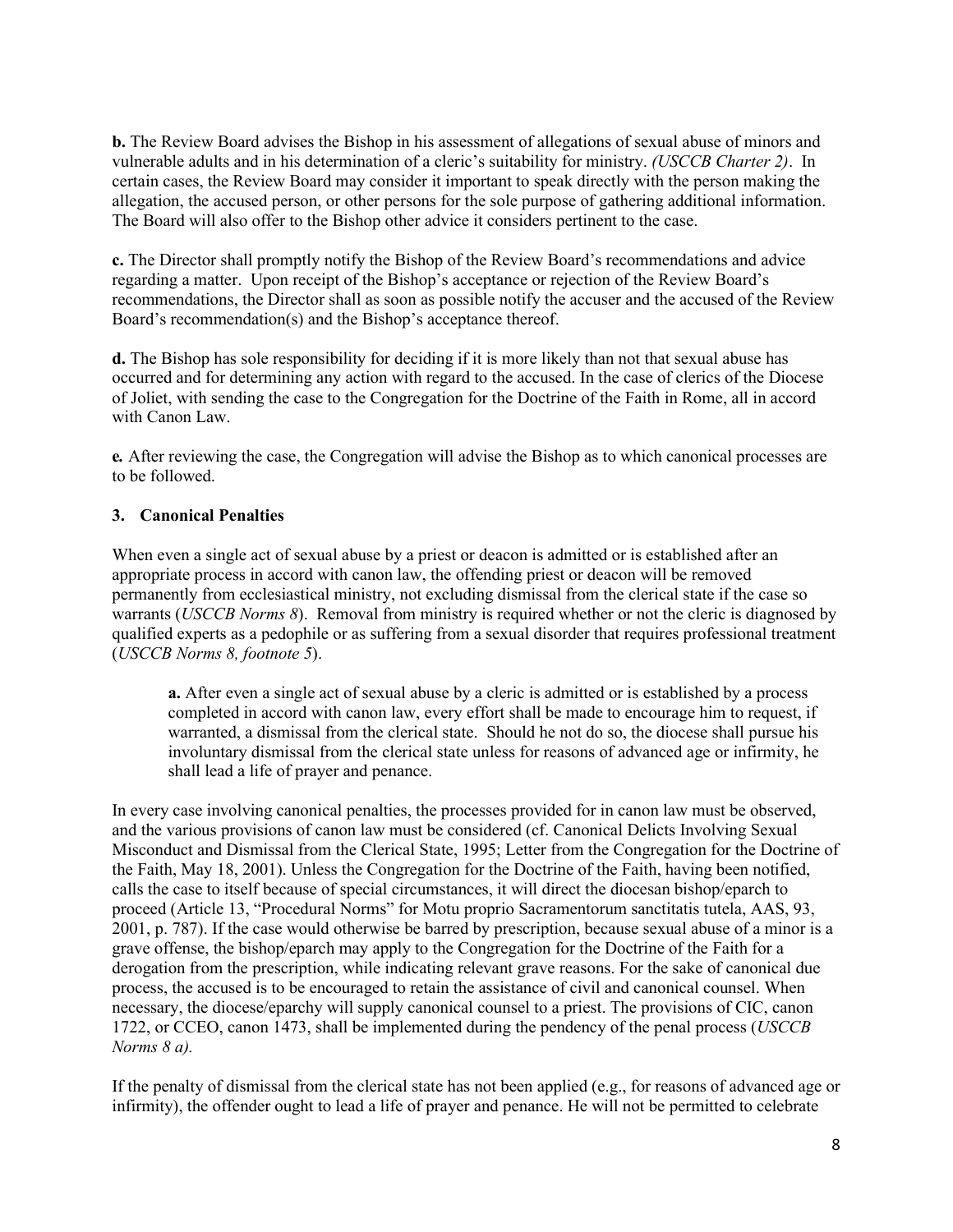Mass publicly or to administer the sacraments. He is to be instructed not to wear clerical garb, or to present himself publicly as a priest (*USCCB Norms 8 b)*.

At all times, the diocesan bishop/eparch has the executive power of governance, within the parameters of the universal law of the Church, through an administrative act, to remove an offending cleric from office, to remove or restrict his faculties, and to limit his exercise of priestly ministry (*USCCB Norms 9, footnote 6).* Because sexual abuse of a minor by a cleric is a crime in the universal law of the Church (CIC, c. 1395 §2; CCEO, c. 1453 §1) and is a crime in all civil jurisdictions in the United States, for the sake of the common good and observing the provisions of canon law, the 25 diocesan bishop/eparch shall exercise this power of governance to ensure that any priest or deacon who has committed even one act of sexual abuse of a minor as described above shall not continue in active ministry (*USCCB Norms 9, footnote 7)*.

# **APPENDIX**

# **REVIEW BOARD**

The Review Board is a consultative body that advises the Bishop regarding allegations concerning the sexual abuse of minors and vulnerable adults and related issues *(USCCB Charter 2, Norms 5)*.

# **A. Membership**

The Review Board, whose members are appointed by the Bishop, is composed of not less than nine or more than eleven members of outstanding integrity and good judgment. The majority of members are laypersons, none of whom are diocesan employees.

Members are to have expertise in one of the following areas: social work, civil law, education, treatment of sexual abuse of minors, or clinical treatment of sexual disorders. One member should be the parent of a minor or vulnerable adult and one member should be a pastor. When possible, one member is a victim/survivor of child sexual abuse or a parent of the same.

Annually members select a chairperson and a vice-chairperson from among themselves.

Consultants to the Board may include a representative of the Bishop, a canon lawyer, the Promoter of Justice, the Chancellor, the diocesan attorney, and the Victim Assistance Coordinator.

# **B. Nominating Committee**

The Bishop may appoint a Nominating Committee to propose the names of candidates for the Review Board. The Nominating Committee shall consist of the chairperson of the Review Board, the Director of the Office of Child and Youth Protection, and other members of the Board. For the nomination of the clerical members of the Review Board, the Nominating Committee should consult with the Vicar for Priests or the Vicar for Deacons, and the Presbyteral Council. For the nomination of the Review Board member who is a victim/survivor or a parent of a victim/survivor of child sexual abuse, the Nominating Committee will consult with the Victim Assistance Coordinator. For the other Review Board positions, the Nominating Committee may at its discretion consult with appropriate professional societies, advocacy groups, and other consultative bodies, such as the Diocesan Pastoral Council. The Director will assist the Bishop's Canonical Consultant to the Review Board to convene the Nominating Committee.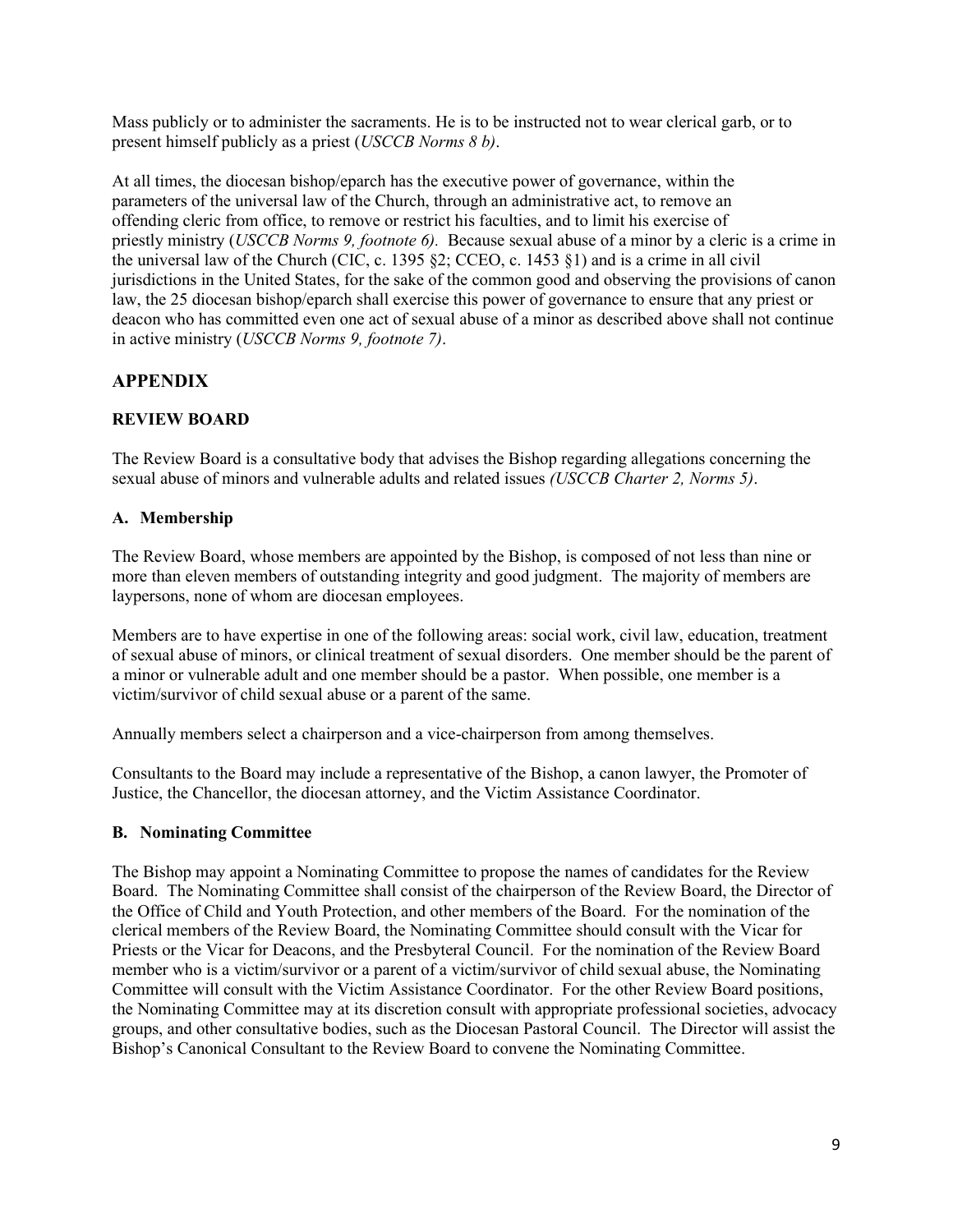# **C. Terms**

Members are appointed for a term of five years, which may be renewed once *(USCCB Norms 5).* The Bishop has the right to terminate the appointment of a member at any time.

## **D. Meetings**

The Review Board convenes whenever there is business to conduct or assembles at least twice annually. It will ordinarily meet in person but may meet by video conference. Members may also participate by conference call.

## **E. Duties**

Members of the Review Board are to:

- Advise the bishop in his assessment of allegations of sexual abuse of minors and vulnerable adults and in his determination of a cleric's suitability for ministry.
- Review diocesan policies and procedures for dealing with sexual abuse of minors and vulnerable adults on a regular basis.
- Advise the Bishop, as requested, on all aspects of cases, whether retrospectively or prospectively.
- **Provide new members with an orientation to the Board and present them with a copy of the** *Pastoral Policy Regarding Sexual Abuse of Minors and Vulnerable Adults*, a copy of the *Charter for the Protection of Children and Young People* as well as other appropriate materials.
- Attend all meetings, especially those involving particular cases.

### **F. Criteria for Making Recommendations**

- A simple majority of the members of the Review Board appointed to serve at that time shall constitute a quorum of the Review Board. A quorum is needed to make a recommendation to the Bishop.
- Members may be present in person or electronically.
- When considering an allegation of sexual abuse, each member considers all the evidence presented and determines whether the allegation is more probably true than not.

# **G. Communication**

The Bishop will ensure that the alleged victim and the accused are provided with appropriate and timely information about the progress of the case.

# **H. Confidentiality**

Deliberations and conclusions reached by the Review Board are to be held in strictest confidence. The Bishop, or his authorized representative, are the only persons who communicate with the alleged victim and the accused, the media, or any other persons.

# **DIRECTOR OF CHILD AND YOUTH PROTECTION**

The duties of the Director of the Office of Child and Youth Protection include, but are not limited to the following: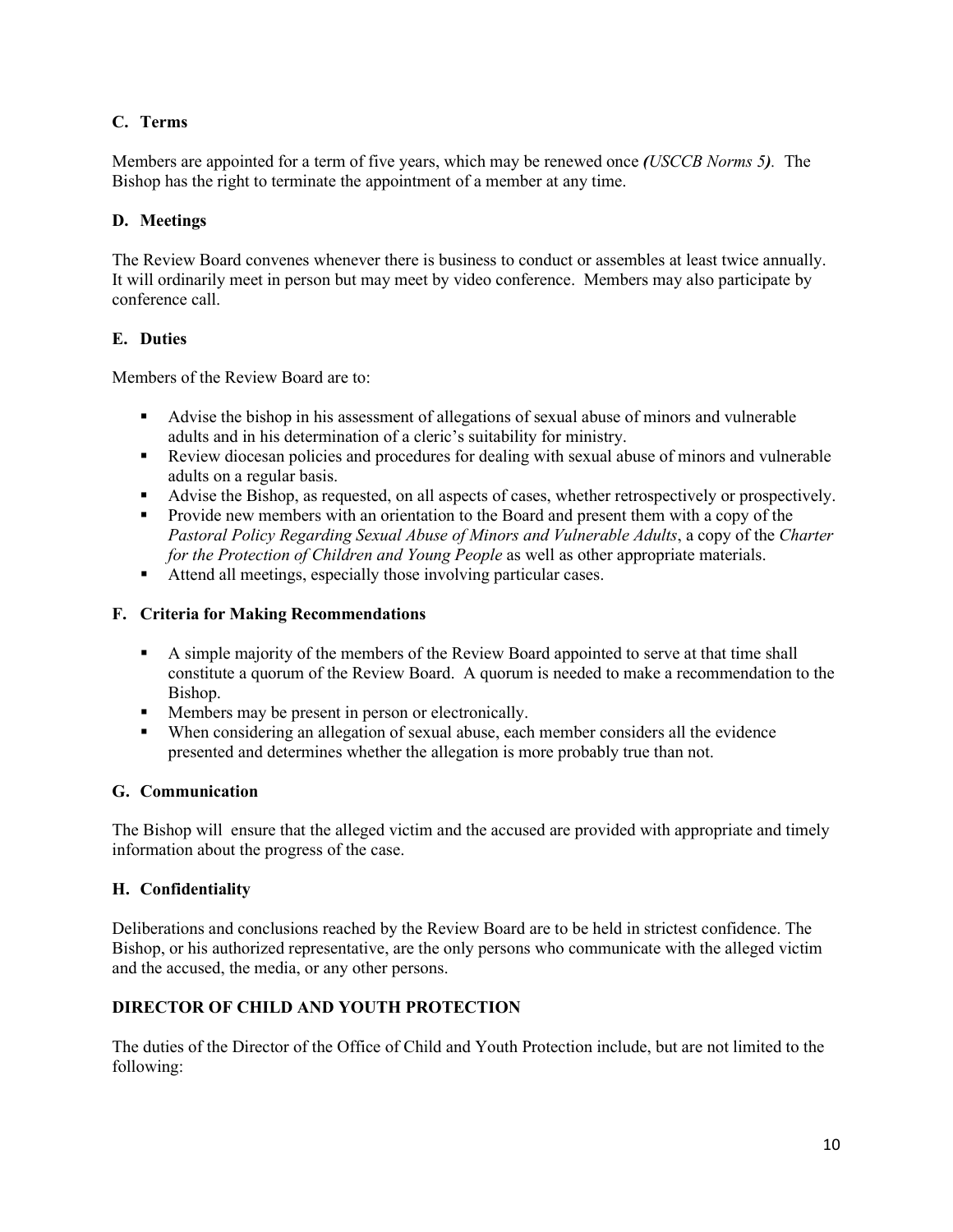- Inform the Bishop of allegations including any anonymous allegations or allegations that do not contain sufficient information.
- Oversee the implementation of this Policy on a regular basis.
- Report regularly to the Bishop and the Review Board about the implementation of this Policy and the progress of individual cases of abuse.
- Supervise the work of the Victim Assistance Coordinator.
- Serve as the central information point for child abuse issues among pertinent members of the Diocesan Curia and diocesan attorney.
- Maintain all records pertaining to child protection and child abuse.
- **Provide staff assistance to the Review Board.**
- **Prepare for the annual audit.**
- Communicate to the public, i.e., within the Church community and beyond, the efforts of the Diocese of Joliet to prevent the abuse of minors and vulnerable adults and to heal past abuse.

# **VICTIM ASSISTANCE COORDINATOR**

The duties of Victim Assistance Coordinator include, but are not limited to the following:

- Receive allegations of the sexual abuse of minors and vulnerable adults.
- Listen with compassion to the experiences and concerns of victims.
- Advise victims of their right to report to civil authorities and inform them they will be supported in the exercise of that right (*USCCB Norms 11, footnote 8*).

# **CONFIDENTIALITY AGREEMENT**

The Diocese does not enter into settlements which bind the parties to confidentiality settlements unless the victim requests confidentiality and this request is noted in the text of the agreement (*USCCB Charter 3*).

#### **RECORDS AND REPORTS**

The Director maintains written and electronic documentation regarding all information acquired by the Review Board, its determinations, and decisions.

All of the above records are confidential. However, law enforcement officials receive whatever information is necessary for them to carry out their duties.

Information and records generated by mental health practitioners, including those of alcohol and substance abuse treatment providers, are retained or released in accordance with the provisions of Illinois and federal laws.

The Diocese communicates transparently and openly about issues of sexual abuse within the parameters of legally mandated confidentiality and privacy especially to the faith communities directly affected (*USCCB Charter 7*).

The Diocese publishes an annual public report on the progress made in implementing this policy and cooperates with audits conducted by the National Review Board.